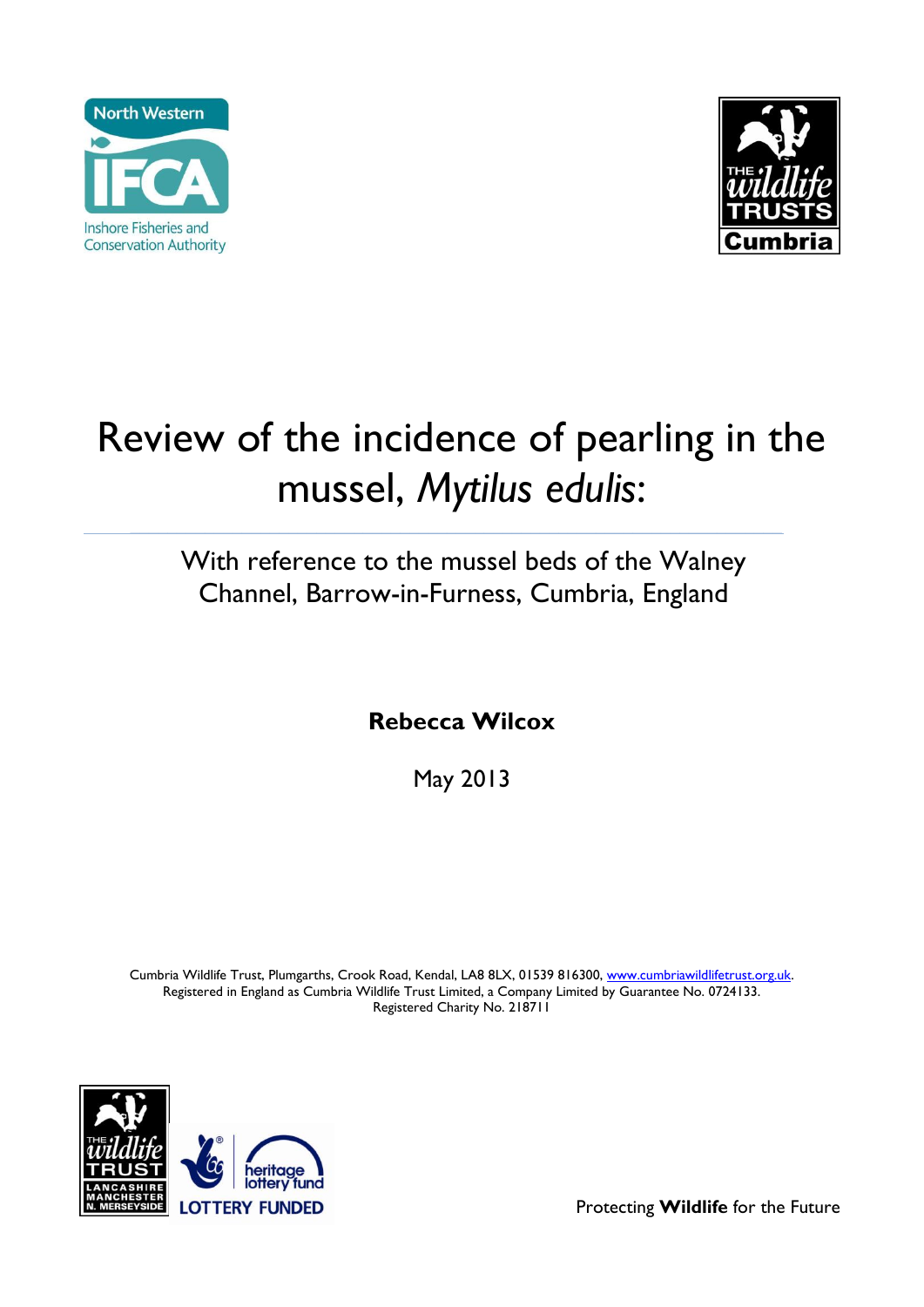#### **Acknowledgements**

 $\overline{a}$ 

This report was conducted as part of Cumbria Wildlife Trust and the Wildlife Trust for Lancashire, Manchester and North Merseyside's Marine Graduate Training Programme in collaboration with the North Western Inshore Fisheries and Conservation Authority. This work was enabled, supervised and edited by Mandy Knott $^{\rm l}$  and Dr Emily Baxter $^{\rm 2}$ .

<sup>&</sup>lt;sup>1</sup> North Western Inshore Fisheries and Conservation Authority, 1 Preston Street, Carnforth, LA5 9BY, 01524 727970, [www.nw-ifca.gov.uk](http://www.nw-ifca.gov.uk/)

<sup>&</sup>lt;sup>2</sup> North West Wildlife Trusts, Plumgarths, Crook Road, Kendal, LA8 8LX, 01539 816300 [www.irishsea.org](http://www.irishsea.org/)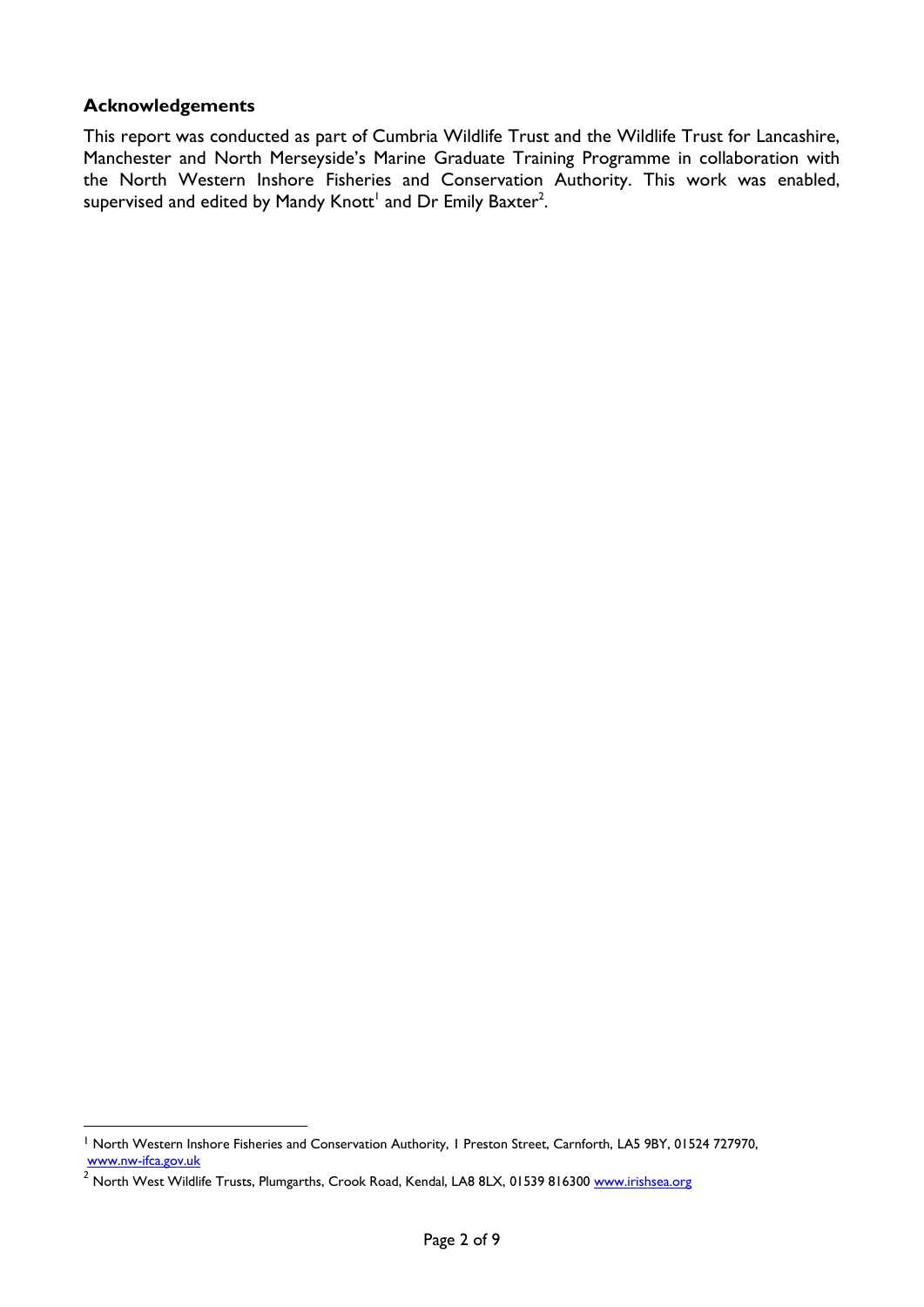### **Review on the incidence of pearling in the blue mussel,** *Mytilus edulis***: With relevance to the mussel beds of the Walney Channel, Barrow-in-Furness, Cumbria, England**

Rebecca Wilcox

#### **Abstract**

The blue or edible mussel, *Mytilus edulis*, is economically and commercially valuable as a food and bait source, with mussel fisheries in many locations across the UK. This report focusses mainly on the blue mussel beds of the Walney Channel, Barrow-in-Furness, England. Since the late 1800s, it has been noted that the mussels in the channel form pearls, causing them to lose their commercial value, and having serious effects on the mussel fishery. Pearls are formed in marine bivalves due to contamination of the mantle (the layer of tissue that secretes the shell), sometimes by inorganic matter such as sand or gravel grains. The pearls in *M. edulis* however, are believed to be caused by the presence of a parasitic distomid trematode, the metacercarial stage (encysted late larval) of which causes pearl formation. Sea ducks, such as the eider and scoter, both common in UK waters, are believed to be intermediate hosts for the parasite. The purpose of this review is to inform the management strategies of the North Western Inshore Fisheries and Conservation Authority (NWIFCA) who manage the mussel fisheries of the Walney Channel.

#### **Introduction**

*Mytilus edulis*, or the blue mussel, belonging to the family Mytilidae, is a marine bivalve of strong ecological and economic importance (Bayne, 1976); perhaps best known for its commercial value as seafood and bait. *Mytilus edulis* has a wide distributional pattern, mainly due to its ability to withstand wide fluctuations in environmental factors such as salinity, desiccation and temperature (Goulletquer, 2004*).* Blue mussels are found in marine intertidal and subtidal habitats world-wide, also in some brackish waters, and form dense colonies known as mussel beds. Mytilids attach to hard substrata using a series of glands secreted by the foot, known as byssal threads. They are predominantly sessile organisms however, they can use their foot to move to different locations if necessary. Mytilids feed by filtering detritus and plankton from the water column when submerged; those in the upper littoral part of the shore tend to grow more slowly than those in the sublittoral, due a limitation on their feeding time that is dictated by the tide (Bayne, 1976). Characteristics such as their high fecundity, mobility and free living larval phase have contributed to the development of mussel culture (Goulletquer, 2004). Mussel aquaculture is now an established method of mussel production; the most common methods used are suspended culture and bottom culture. The earliest experiments of suspended mussel culture, where mussel seed are attached to ropes which are suspended from rafts and left to grow naturally, were in Spain, firstly on the Mediterranean coast (Andreu, 1958), and later on the Galician coast. These experiments were extremely successful and allowed Spain to fast become the world's leading producer of mussels (Bayne, 1976). Bottom culture is a method which uses reduced densities of mussels on the sea floor to achieve high growth rates. In both suspended and bottom culture, mussel seed is collected from areas of high, regular spatfall but poor culture conditions, and transferred to a site deficient in mussel settlement. Bottom culture is less expensive than suspended culture (with regards to equipment) but extra attention and careful site selection is important as the influences of temperature, primary productivity, siltation, predation and competition can have great effects on the mussel crop (Morse and Rice, 2010). The bottom culture method was used by Dare and Davies in 1975, where spat of *M. edulis* were transferred from intertidal settlement grounds in Morecambe Bay, Lancashire, to the Menai Strait, north Wales, where they were relayed. Although overcrowding, fast currents and turbulence caused some loss, growth was sufficient enough for some of the relayed populations to produce marketable crops after about 16 months. This method is now used commercially in the Menai Strait. Marine mussel aquaculture is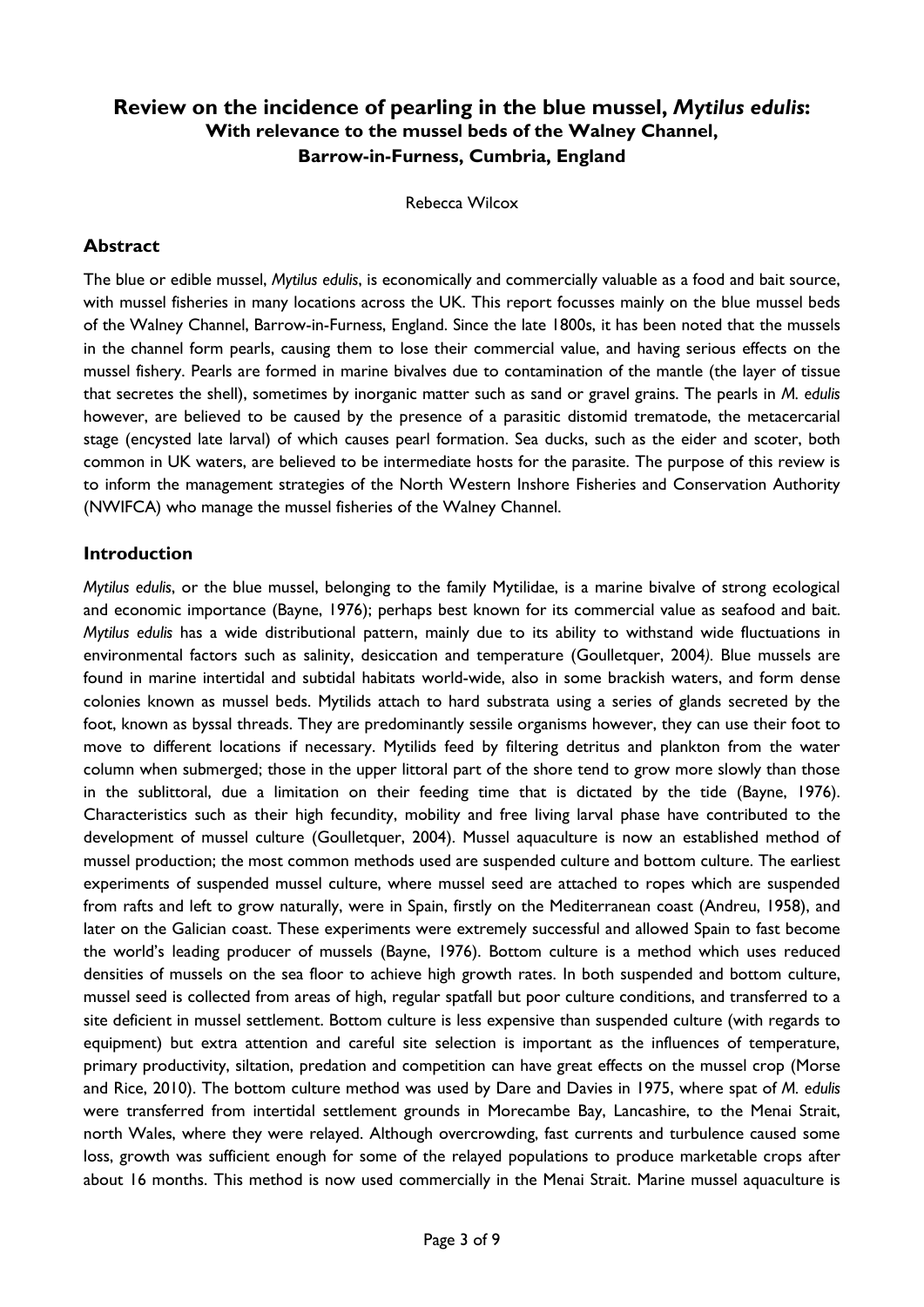something which could be explored further in the UK. With the current decline of many finfish species, shellfish could likely become a more prominent part of the UK diet, with mussels offering a one of the most sustainable options.

There are significant blue mussel beds in Morecambe Bay that are important both for ecological reasons and for the local economy. The formation of pearls in *M. edulis* has become a pertinent issue for the existing mussel fishery and also for the potential for development of aquaculture in the Walney Channel, Barrow-in-Furness. Pearling can be extremely damaging for mussel fisheries as once they develop pearls, mussels lose their commercial value as seafood. This presents a big problem for the local economy. The pearling of mussels in the Walney Channel was noticed in the late 1800s (Herdman, 1904) and was thought to be due to the presence of a parasitic trematode worm, which uses both cockles and sea ducks as intermediate hosts. Figure 1 shows the Foulney mussel bed (south Walney Channel).



**Figure 1 – Position of the Foulney mussel bed in the South Walney Channel** Blue circles indicate NWIFCA survey points from March 2012. Image supplied by NWIFCA.

The collection of seed mussels for culture at another location, or simply harvesting mussels before they reach a certain age, are suggested methods of avoiding pearl formation and could be explored further in the Walney Channel, due to the severity of the pearling that occurs in this area. Mussel relaying has already been trialled here (Figure 2a-c) and there are applications before Defra for the implementation of Several Areas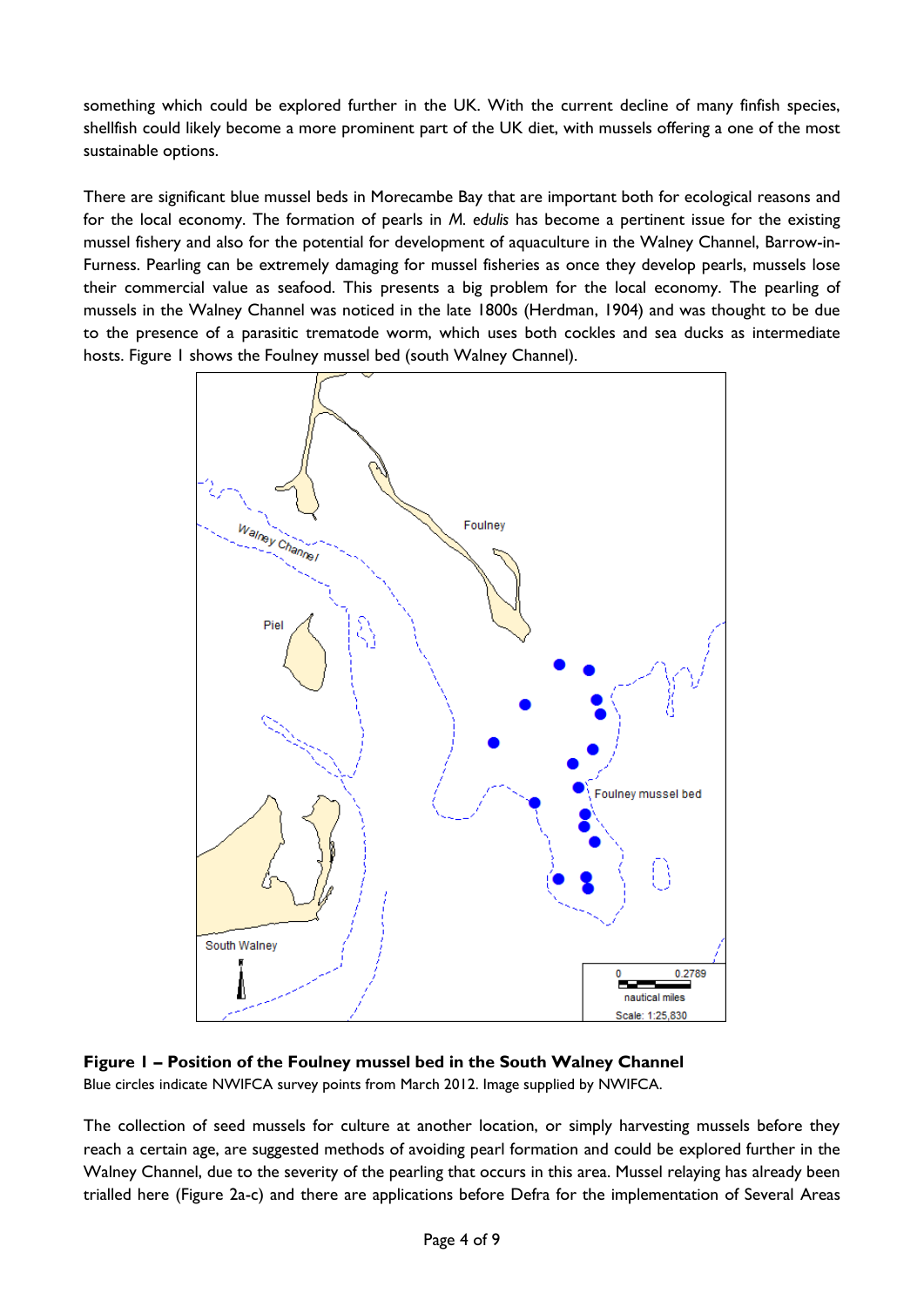for mussel aquaculture. However, the pearling issue affects the potential for the development of growing mussels for the live market, the most profitable market. The outlook for operators is to relay the mussels, which are grown on until a certain age (around 18 months), and then sell them as 'part-grown' mussel for on-growing in another location.





**Figure 2a-c – Mussel relaying trial in the Walney Channel**  Images supplied by NWIFCA.

The objective of this review is to provide up-to-date information on the incidence of mussel pearling in the Walney Channel in order to inform the management practices of the shellfish fisheries of Morecambe Bay. The NWIFCA have applied for a 30 year Hybrid Fishery Order for bivalve molluscan fisheries in Morecambe Bay which, if granted, will allow for the development of leased Several Areas for mussel lays. Operators interested in leasing Several Area plots have requested this background research in order to help answer the question of how to solve the problem of mussel pearling and increase profitability.

#### **Discussion**

The parasitic origin of pearls is a topic which has been widely researched, however the majority of this research was undertaken during the late 1800s and early 1900s and unfortunately, not much research has been conducted since the 1970s. The literature on trematode-induced pearl formation in mussels was reviewed by Stunkard and Uzmann in 1958. The aim here was to collate and update the information on pearl formation with relevance to the mussel beds of the Walney Channel. Due to the limited recent and relevant research available, I would recommend that more research is undertaken in this area to produce a more thorough understanding of the issue.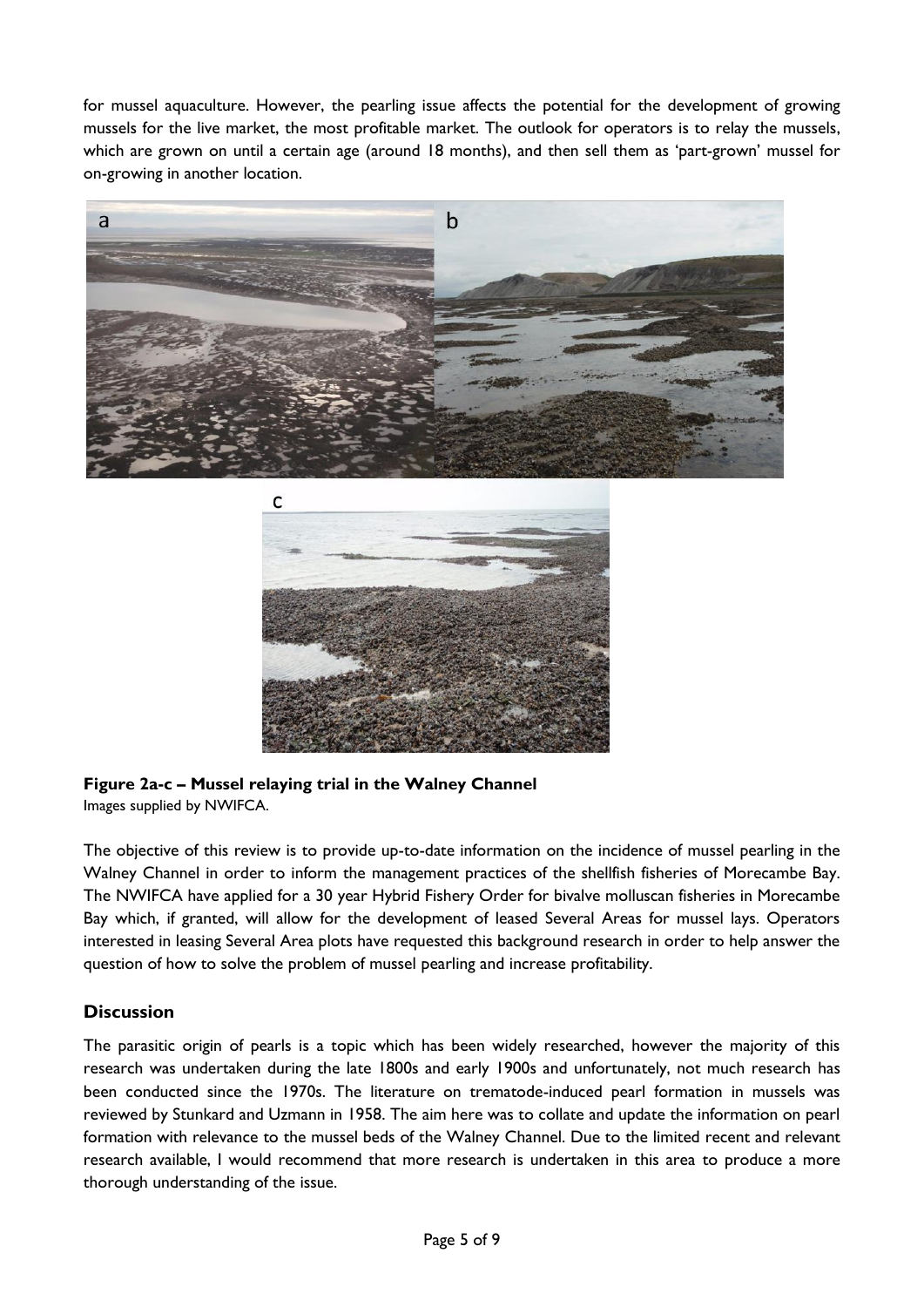Pearl formation in marine bivalves is usually used as a defence mechanism. The nacre (mother of pearl) is produced by the outermost layer of the mantle which lines the shell. If a foreign body gets between the epithelium and the shell, the mantle will secrete a pearly coat around it (Dakin, 1913). Previously, it was thought that pearls were only formed around inorganic foreign bodies such as sand grains or gravel. However, research has shown that the presence of pearls in marine mussels is more likely associated with the presence of a parasitic trematode worm (Garner, 1872). Pearls can be classified into three categories: "1) those which are not formed within closed sacs of the shell-secreting epithelium, but lie in pockets, or ampullae, of the epidermis. The nuclei may be sand grains or any other foreign particles introduced through breaking or perforation of the shell; 2) 'Muscle pearls', which are analogous to gallstones, formed around calcospherules at or near the insertion of the muscles; and 3) 'Cyst pearls', in which concentric layers of nacre are deposited on cysts containing parasitic worms in the connective tissue of the mantle and within the soft tissues of the body" (Shipley and Hornell, 1904-5; Jameson, 1912). The latter two forms are 'true' pearls, i.e. bodies that have developed independently of the shell, which are not in any way continuous with the shell. One exception to this is where, owing to the rupture or absorption of the intervening tissues, the bodies may become secondarily covered over with nacre continuous with the lining of the shell; this is known as an 'attached' pearl (Shipley and Hornell, 1904-5).

Some research has been carried out concerning parasites in bivalve molluscs. Kelaart (1859) with Humbert, related the presence of vermean parasites to the origin of pearls in Ceylon pearl oysters. He found many parasitic worms infesting the viscera and other parts of the oyster. European and American oysters have also been found to be parasitised by larval trematodes of the genus Bucephalus*. Bucephalus haimeanus* was first found in European oysters in the Mediterranean Sea, reported by Lacaze-Duthiers (1854), and *B. cuculus* was described by McCrady (1874), found in American oysters from South Carolina. Sporocysts occur in the gonad and digestive gland of the oyster and sterilise the host. The life cycle of the parasite includes minnows (Cyprinidae) or mullets (Mugilidae) as second intermediate hosts, and gars (Lepisosteidae) as definitive hosts (Tennent, 1906).

Invasion by larval trematodes is thought to be responsible, at least in part, for pearl formation in *M*. *edulis*. The relation between pearls in blue mussels and trematode parasites was first described by Garner (1872) and later by Dubois (1901; 1903; 1907; 1909) who proposed the name (syn.) *Distomum margaritarum* (now *Gymnnophallus margaritarum*) for parasites found in reddish brown spots which served as foci for pearl formation in mussels from the French coast. Jameson (1902) believed that most mussel pearls resulted from encystment of metacercariae and encapsulation by the host. Herdman (1904), who studied blue mussels at Piel in the Walney Channel, found that pearls were very common here and attributed them to invasion by the larvae of *Gymnophallus somateriae* (syn. *Distomum somateriae*)*.* Jameson (1902) stated that the larval trematodes resembled *D. somateriae* which had been described as an adult from the intestines of the eider sea duck, *Somateria mollissima* (Levinsen, 1881) and also the scoter sea duck, *Melanitta nigra*. These sea ducks act as intermediate hosts for the trematodes and some wading birds have also been found to host trematode parasites; adults of the trematode *Lacunovermis Macoma* have been found in knot, *Calidris canutus*, and oystercatcher, *Haematopus ostralegus* (Jennings and Soulsby, 1957). These birds are all common in the waters around the Walney Channel and therefore, could be involved in the lifecycle of the trematode parasites responsible for mussel pearling.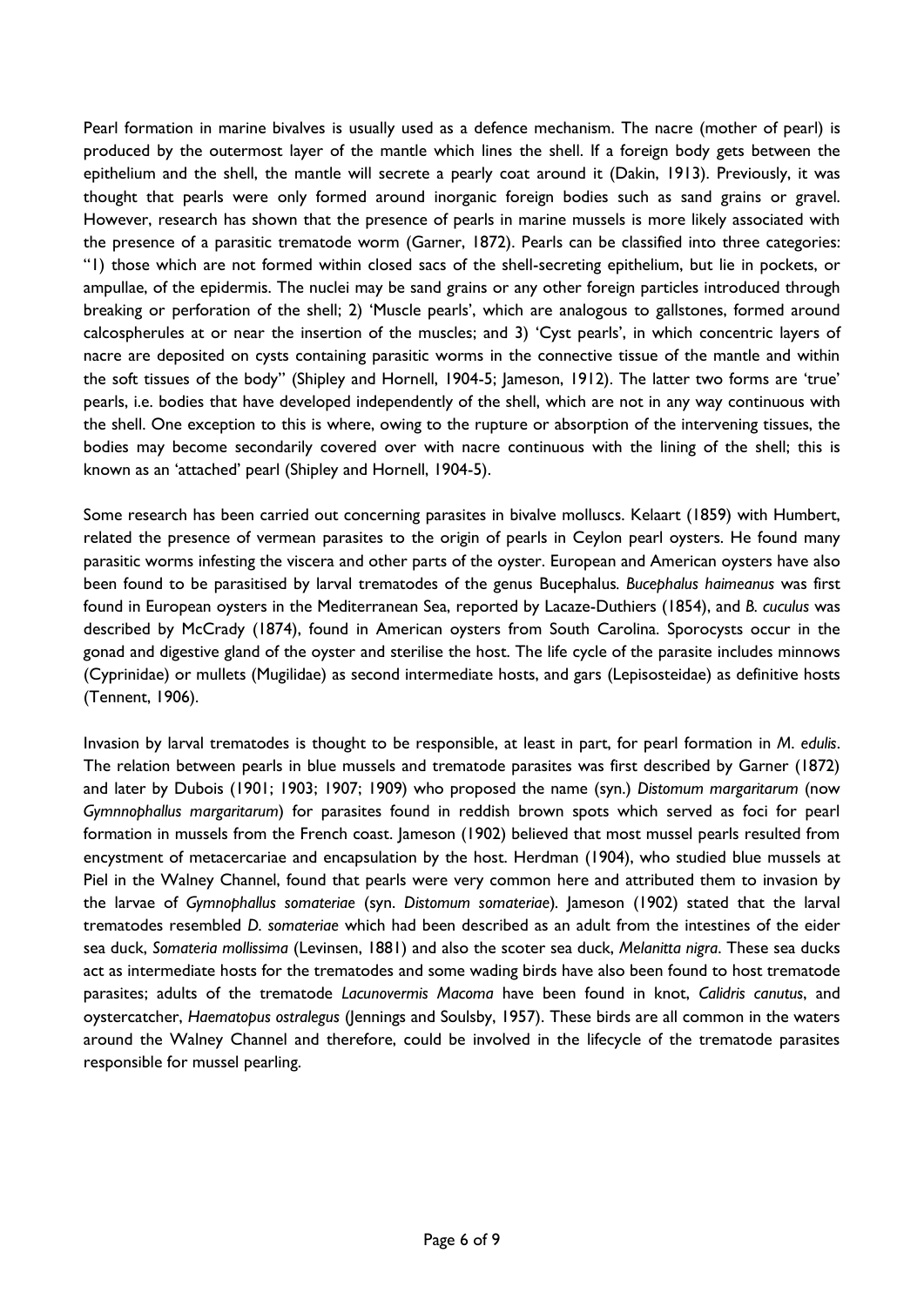Jameson and Nicoll (1913) referred the parasite to the genus Lecithodendrium and described the process of pearl formation by the mantle of the mussel around the metacercariae. Giard (1903; 1907) confirmed these observations on pearl formation while Odhner (1905) designated the larvae causing pearl formation in mussels as *Gymnophallus bursicola.* Similar metacercariae were found by Stafford (1912) in mussels from the Gulf of Saint Lawrence, Canada. Jameson and Nicoll (1913) reviewed pearl formation in mussels and concluded that several gymnophallid larvae were involved. Since then, other gymnophallid cercariae have been associated with metacercariae in mussels (Palombi, 1924; Cole, 1935; Rees, 1939). Stunkard and Uzmann (1958) fed mussels from Long Island, USA, to newly hatched eider ducks and recovered adult gymnophallids, most likely *G. bursicola*. It is firmly believed that the life history of these organisms involves three hosts: a sea duck (most commonly scoter but sometimes eider) which contains the mature form, a mollusc (often the grooved carpet shell, *Tapes decussatus*, or the common cockle, *Cerastoderma edule*) which contains the first larval stage, and finally another mollusc (often *M. edulis*) which contains the second larval stage (Figure 3).



**Figure 3 – The life cycle of a trematode:** *Mytilus edulis* **acts as the second intermediate host** Adapted from a figure by Friend and Franson, 1999. Photo credits: Eider duck ©Gillian Day; cockles ©NWIFCA; blue mussel ©Kent Wildlife Trust.

Jameson's (1902) theory on the manner in which the pearls are developed is that: "The trematode enters *Mytilus edulis* as a tail-less cercaria and at first may be found between the mantle and shell. After a while, the larvae enter the connective tissue of the mantle where they remain, assuming a spherical form visible to the naked eye as yellowish spots about half a millimetre in diameter. At first the worm occupies only a space lined by connective-tissue fibrils, but soon the tissues of the host give rise to an epithelial layer, which lines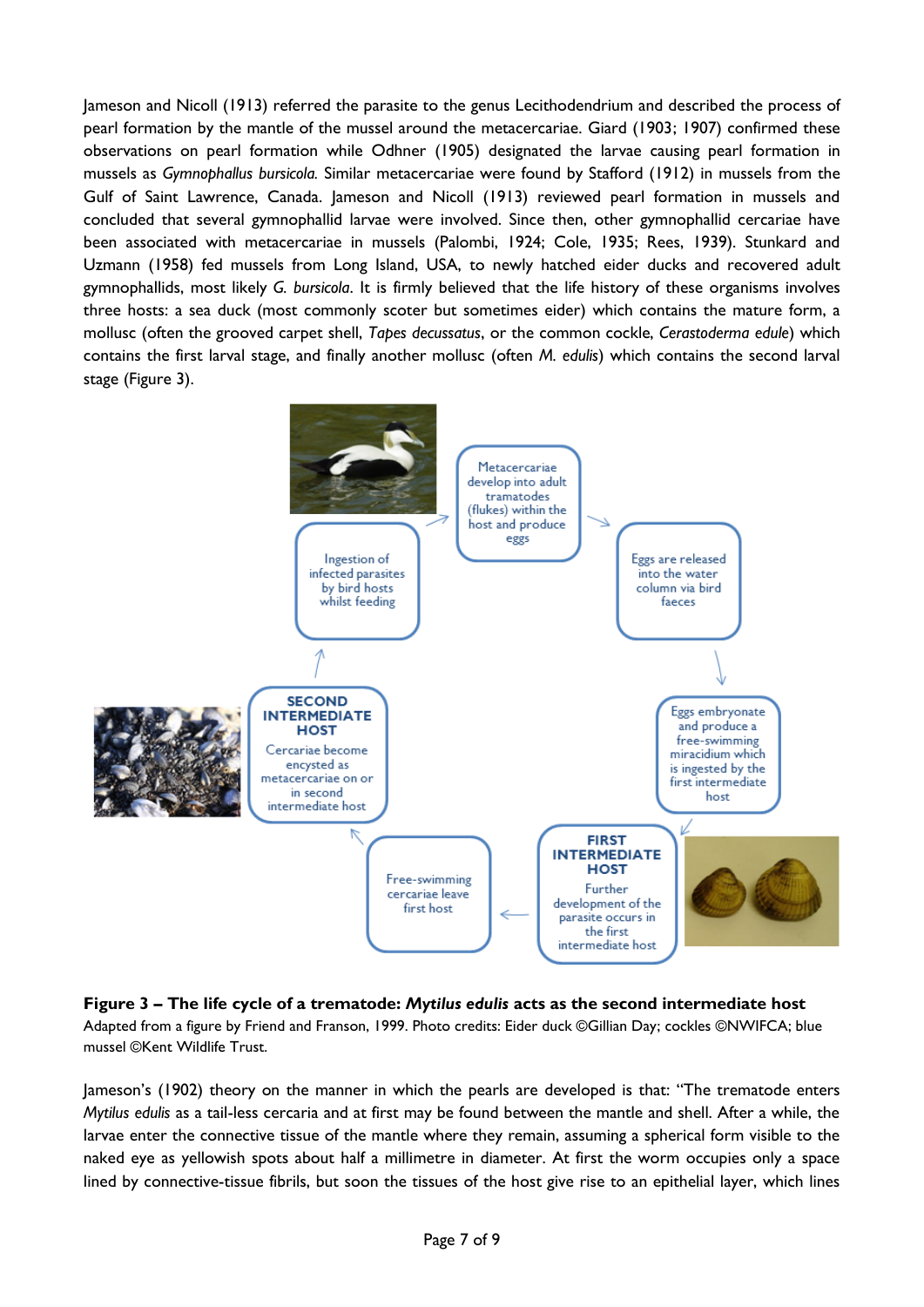the space and ultimately becomes the pearl-sac. If the trematode larva completes its maximum possible term of life, it dies and the tissues of the body break down to form a structure-less mass which retains the form of the parasite, owing to the rigid cuticle. In this mass arise one or more centres of calcification and the precipitation of carbonate of lime goes on until the whole larva is converted into a nodule with calcospheritic structure. The granular matter surrounding the worm, if present, also undergoes calcification. The epithelium of the sac then begins to shed a cuticle of conchiolin; from this point the growth of the pearl probably takes place on the same lines and at the same rate as the thickening of the shell." It is believed that these larvae need only to be swallowed by the sea ducks to quickly grow to become adult trematodes, capable of laying eggs. The eggs then make their way from the duck, via excretion, into the water column where they hatch into free-swimming larvae that are able to swim about until they find another suitable host (Shipley, 1908).

It has been calculated that the alimentary canal of a healthy scoter duck can contain as many as six thousand adult trematodes (Shipley, 1908) and trematode parasites have also been found in some wading birds. Although larvae already encased in a pearl cannot become adult trematodes, those that are not encased and those that live in other hosts such as *C. edule*, where no pearl is formed, may do so. Once in the new host, the larvae begin budding off numerous secondary larvae, known as sporocysts. The 'egg hatching' or 'free swimming larvae' have never been observed, however, Jameson (1902) produced evidence to show that the sporocyst stage was present in two other marine bivalves: *T. decussatus* and *C. edule*. These sporocysts contained larvae that were closely related to the larvae found in *M. edulis* and entirely similar sporocysts were found in about fifty percent of the *C. edule* population in the Walney Channel (Shipley, 1908). Due to the high abundance of both bivalves and birds using the area, the incidence of pearling is likely to be a continuing problem. The high ecological importance of these species and habitats means that both an ecologically and economically viable method for the mitigation of mussel pearling needs to be investigated, whether it be via mussel culturing, harvesting or other means. As blue mussel beds in Walney Channel and Morecambe Bay of local economic value, it is clear that further, more in depth, research into trematodeinduced pearling in *M. edulis* should be undertaken in an aim to determine: 1) more about the life cycle of the trematode and how the larvae enter the mussel; 2) if it is possible to prevent pearling; and 3) if there are better or easier ways to avoid or reduce the effects of pearling.

#### **References**

- Andreu, B. 1958. Sobre el cultivo del mejillón en Galicia. Biologia, crecimiento y producción. *Industrias Pesqueras*, 745/6: 44-7.
- Andreu, B. 1968. The importance and possibilities of mussel culture. Working Paper 5, Symposium on possibilities and problems of fisheries development in south-east Asia. *German foundation for developing countries, Berlin*.
- Bayne, B.L. (editor). 1976. Marine mussels, their ecology and physiology. *International Biological Programme, 10. Cambridge University Press*.
- Cole, H.A. 1935. On some larval trematode parasites of the mussel *(Mytilus edulis)* and the cockle *(Cardium edule). Parasitology*, 27: 276-280.
- Dakin, W.J. 1913. *Cambridge Manuals of Science and Literature: Pearls*. Cambridge University Press. Cambridge, vi, 143 pp.
- Dare, P.J. and Davies, G. 1975. Experimental suspended culture of mussels (*Mytilus edulis* L.) in Wales using spat transplanted from a distant settlement ground. *Aquaculture,* [6/3:](http://www.sciencedirect.com/science/journal/00448486/6/3) 257-274.
- Dubois, R. 1901. Sur la mécanisme de la formation des perles fines dans Ie *Mytilus edulis. Compt. Rend. Hebd. Séances Acad. Sci. (Paris),* 133: 603-605.
- Dubois, R. 1903. L'origine des perles chez Ie *Mytilus galloprovincialis. Compt. Rend. Hebd. Séances Acad. Sci. (Paris),* 136: 178-179.